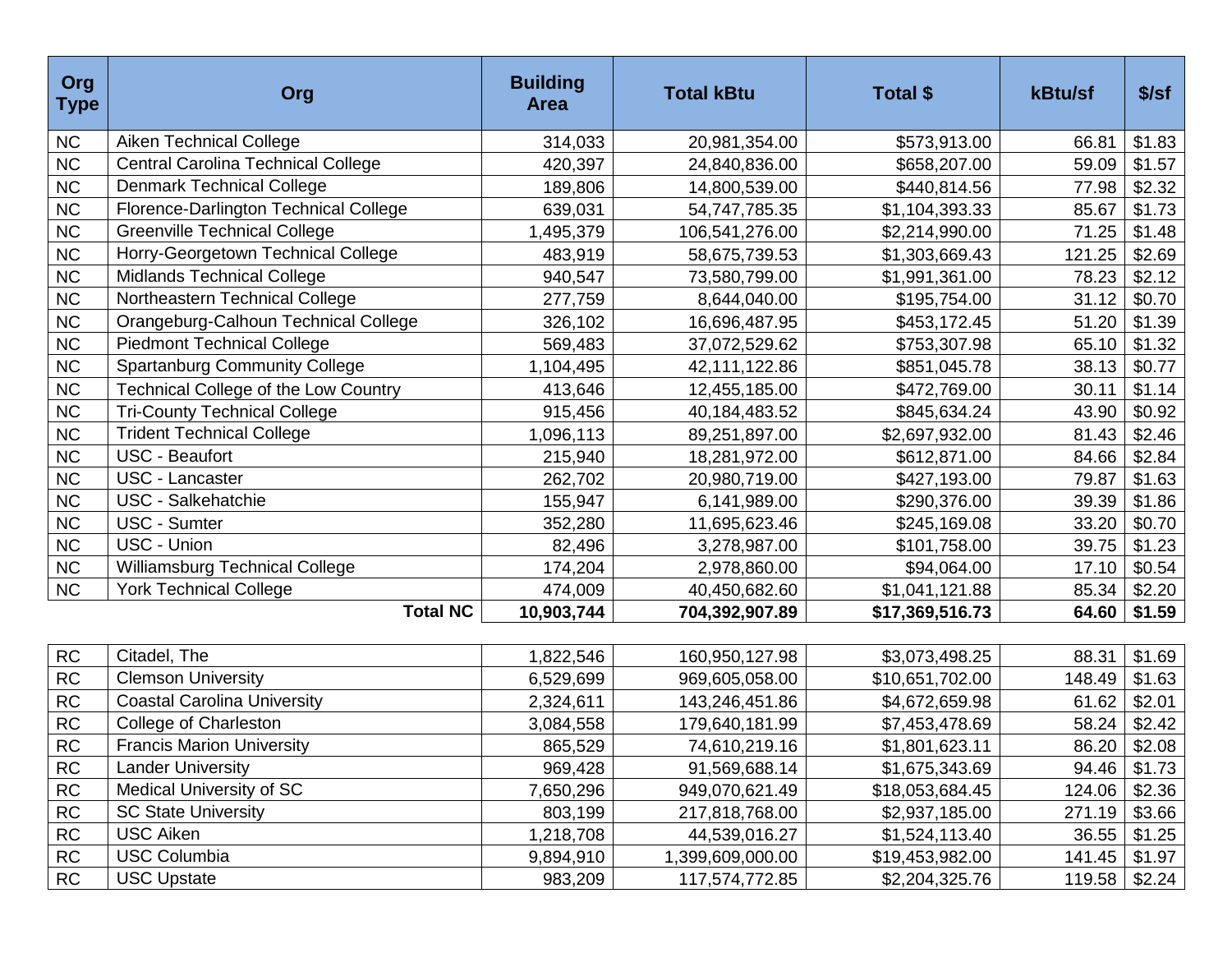| <b>RC</b> | Winthrop<br>University | 71G<br>2,204,<br>טו | 231,907,547.25<br>. .547.25 | \$3,294,084.40  | 105.19 | $\Lambda$ Q<br>ີ∪ ≀ ∙⊤ |
|-----------|------------------------|---------------------|-----------------------------|-----------------|--------|------------------------|
|           | <b>Total RC</b>        | 38,351<br>,409      | 4,580,141,452.99            | \$76,795,680.73 | 119.43 | \$2.00                 |

| <b>SA</b> | Aeronautics Commission, SC                        | 10,060    | 1,243,857.00   | \$36,253.00     | 123.64 | \$3.60 |
|-----------|---------------------------------------------------|-----------|----------------|-----------------|--------|--------|
| <b>SA</b> | Agriculture, SC Dept. of                          | 291,360   | 14,496,063.00  | \$473,391.00    | 49.75  | \$1.62 |
| <b>SA</b> | Commission for the Blind, SC                      | 180,000   | 5,268,186.00   | \$184,274.00    | 29.27  | \$1.02 |
| <b>SA</b> | Corrections, SC Department of                     | 6,923,107 | 912,821,090.00 | \$15,245,264.49 | 131.85 | \$2.20 |
| <b>SA</b> | Criminal Justice Academy, SC                      | 202,400   | 28,024,534.92  | \$579,271.75    | 138.46 | \$2.86 |
| <b>SA</b> | Disabilities and Special Needs, SC Dept. of       | 1,380,192 | 88,121,860.00  | \$2,405,762.00  | 63.85  | \$1.74 |
| <b>SA</b> | Education, SC Dept. of                            | 382,142   | 34,279,906.00  | \$422,540.00    | 89.70  | \$1.11 |
| <b>SA</b> | <b>Educational Television, SC</b>                 | 148,168   | 34,732,000.54  | \$922,788.55    | 234.41 | \$6.23 |
| <b>SA</b> | Employment & Workforce, SC Dept.                  | 376,001   | 27,588,000.00  | \$658,036.81    | 73.37  | \$1.75 |
|           | Fleet Management Div., SC Budget & Control        |           |                |                 |        |        |
| <b>SA</b> | <b>Board</b>                                      | 306       | 39,050.00      | \$1,828.00      | 127.61 | \$5.97 |
| <b>SA</b> | Forestry Commission, SC                           | 288,591   | 5,491,170.00   | \$195,957.65    | 19.03  | \$0.68 |
| <b>SA</b> | <b>General Services Division, BCB</b>             | 3,968,618 | 406,279,881.47 | \$7,893,391.78  | 102.37 | \$1.99 |
| <b>SA</b> | Gov's School for Arts & Humanities, SC            | 321,386   | 20,080,267.00  | \$360,334.00    | 62.48  | \$1.12 |
| <b>SA</b> | Gov's School for Science & Mathematics, SC        | 211,226   | 26,634,576.00  | \$407,610.00    | 126.10 | \$1.93 |
| <b>SA</b> | Health & Environmental Control, SC Dept. of       | 143,476   | 5,813,614.00   | \$175,302.00    | 40.52  | \$1.22 |
| <b>SA</b> | John De La Howe School                            | 245,217   | 8,104,319.00   | \$284,015.00    | 33.05  | \$1.16 |
| <b>SA</b> | Juvenile Justice, SC Department of                | 737,785   | 52,082,675.40  | \$1,333,681.37  | 70.59  | \$1.81 |
| <b>SA</b> | Labor, Licensing & Regulations, SC - Fire Academy | 156,171   | 8,237,765.00   | \$232,962.00    | 52.75  | \$1.49 |
| <b>SA</b> | Mental Health, SC Dept.                           | 2,408,876 | 311,377,000.00 | \$6,311,031.00  | 129.26 | \$2.62 |
| <b>SA</b> | Military Department, SC - Army National Guard, SC | 1,959,849 | 52,860,967.23  | \$1,666,335.00  | 26.97  | \$0.85 |
| <b>SA</b> | Motor Vehicles, SC Dept. of                       | 235,481   | 15,278,256.65  | \$562,662.49    | 64.88  | \$2.39 |
| <b>SA</b> | Natural Resources, SC Dept. of                    | 385,466   | 22,004,950.00  | \$834,080.58    | 57.09  | \$2.16 |
| <b>SA</b> | Old Exchange Building Commission                  | 27,600    | 2,321,798.00   | \$81,091.00     | 84.12  | \$2.94 |
| <b>SA</b> | Parks, Recreation & Tourism, SC Dept. of          | 1,255,341 | 69,569,339.00  | \$2,496,360.00  | 55.42  | \$1.99 |
| <b>SA</b> | <b>Patriots Point Development Authority</b>       | 1,959,257 | 11,546,344.48  | \$444,234.05    | 5.89   | \$0.23 |
| <b>SA</b> | Public Railways, SC Department of                 | 36,602    | 1,210,421.00   | \$54,084.00     | 33.07  | \$1.48 |
| <b>SA</b> | Public Safety, SC Department of                   | 444,311   | 26,152,190.00  | \$1,150,488.03  | 58.86  | \$2.59 |
| <b>SA</b> | <b>SC Law Enforcement</b>                         | 186,319   | 52,921,260.00  | \$1,538,474.70  | 284.04 | \$8.26 |
| <b>SA</b> | School for the Deaf & the Blind, SC               | 565,054   | 59,751,967.75  | \$869,190.84    | 105.75 | \$1.54 |
| <b>SA</b> | Sea Grant Consortium, SC                          | 5,480     | 141,799.00     | \$6,576.00      | 25.88  | \$1.20 |
| <b>SA</b> | Transportation, SC Department of                  | 1,958,019 | 79,408,700.00  | \$2,150,037.97  | 40.56  | \$1.10 |
| <b>SA</b> | Vocational Rehabilitation, SC                     | 909,860   | 46,714,430.00  | \$1,211,648.92  | 51.34  | \$1.33 |
| <b>SA</b> | Wil Lou Gray Opportunity School                   | 353,928   | 12,768,981.00  | \$240,174.00    | 36.08  | \$0.68 |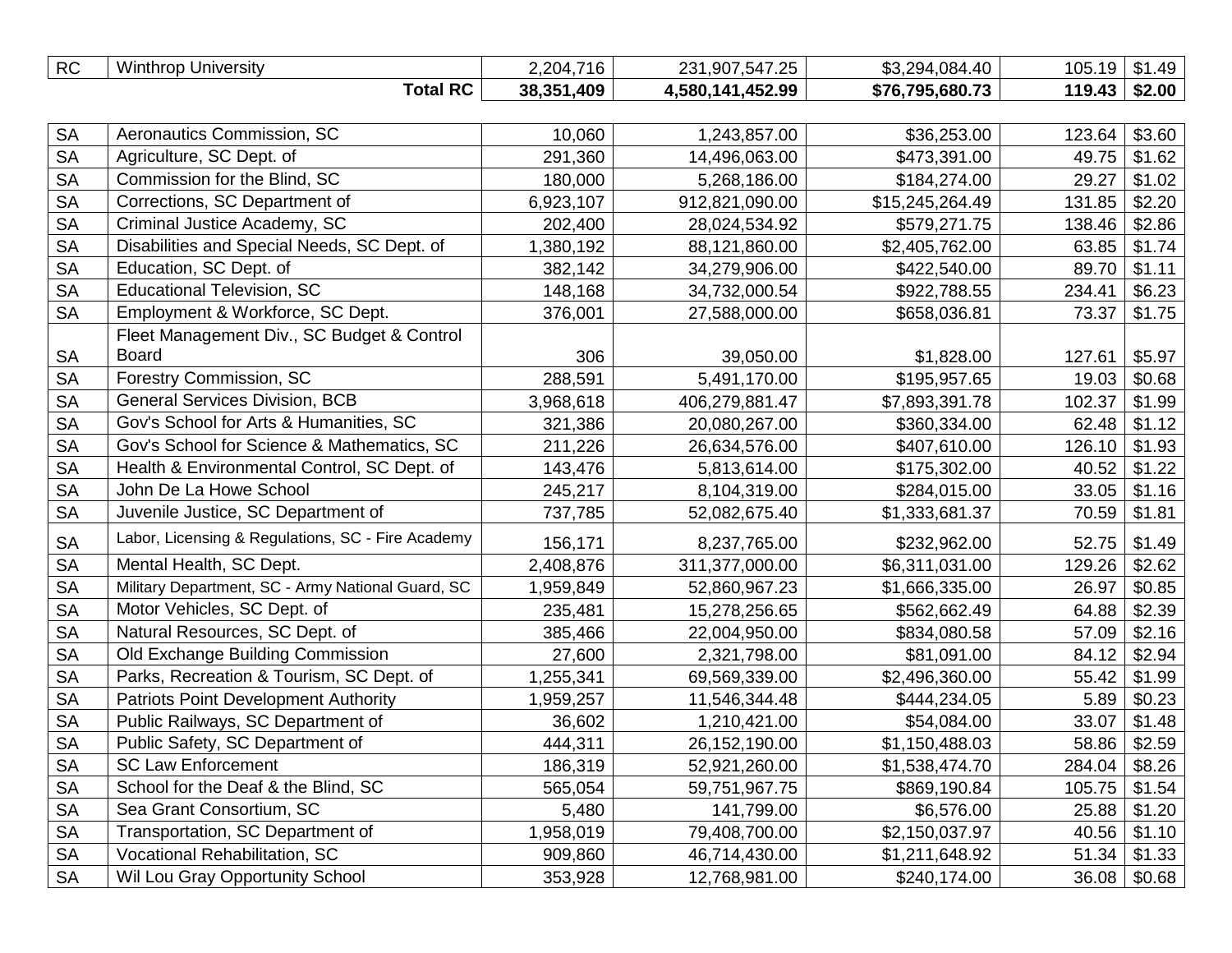| <b>Totals State Agencies</b> | 28,657,649 | 2,443,367,219.44 | \$51,429,131.98 |  | 85.26   1.79 |
|------------------------------|------------|------------------|-----------------|--|--------------|
|------------------------------|------------|------------------|-----------------|--|--------------|

| SD        | <b>Abbeville School District</b>    | 569,503   | 20,587,352.17  | \$627,049.61    |                      | $36.15$ \$1.10   |
|-----------|-------------------------------------|-----------|----------------|-----------------|----------------------|------------------|
| <b>SD</b> | <b>Aiken County School District</b> | 3,876,069 | 166,986,219.00 | \$4,930,661.00  | 43.08                | \$1.27           |
| SD        | <b>Allendale School District</b>    | 401,186   | 10,563,630.50  | \$440,076.60    | 26.33                | \$1.10           |
| <b>SD</b> | Anderson School District 1          | 1,541,010 | 49,555,735.00  | \$1,308,066.00  | 32.16                | \$0.85           |
| <b>SD</b> | <b>Anderson School District 2</b>   | 594,090   | 27,777,939.00  | \$717,186.00    | 46.76                | \$1.21           |
| <b>SD</b> | Anderson School District 3          | 453,607   | 20,725,411.33  | \$599,920.27    | 45.69                | \$1.32           |
| SD        | Anderson School District 4          | 600,672   | 25,988,970.00  | \$640,846.00    | 43.27                | \$1.07           |
| <b>SD</b> | Anderson School District 5          | 2,911,187 | 115,623,486.02 | \$2,572,782.35  | 39.72                | \$0.88           |
| <b>SD</b> | <b>Bamberg School District 1</b>    | 297,574   | 12,054,781.00  | \$367,889.30    | 40.51                | \$1.24           |
| <b>SD</b> | <b>Bamberg School District 2</b>    |           |                |                 | <b>Non-Submittal</b> |                  |
| <b>SD</b> | <b>Barnwell School District 19</b>  | 223,891   | 8,302,838.79   | \$270,463.12    |                      | $37.08$ \$1.21   |
| SD        | <b>Barnwell School District 29</b>  | 199,365   | 6,948,964.98   | \$216,155.74    |                      | $34.86$ \ \$1.08 |
| <b>SD</b> | <b>Barnwell School District 45</b>  | 527,986   | 20,977,743.90  | \$427,943.47    | 39.73                | \$0.81           |
| <b>SD</b> | <b>Beaufort School District</b>     | 3,979,018 | 143,767,007.35 | \$5,336,461.58  | 36.13                | \$1.34           |
| <b>SD</b> | <b>Berkeley School District</b>     | 5,911,240 | 206,172,530.60 | \$7,087,927.11  | 34.88                | \$1.20           |
| <b>SD</b> | <b>Calhoun School District</b>      | 183,250   | 11,511,667.43  | \$453,524.18    | 62.82                | \$2.47           |
| <b>SD</b> | <b>Charleston School District</b>   | 7,942,947 | 340,609,229.72 | \$12,459,528.73 | 42.88                | \$1.57           |
| <b>SD</b> | <b>Cherokee School District</b>     | 1,737,033 | 92,176,453.00  | \$2,142,336.00  | 53.07                | \$1.23           |
| <b>SD</b> | <b>Chester School District</b>      | 1,100,941 | 50,138,802.90  | \$1,271,558.42  | 45.54                | \$1.15           |
| <b>SD</b> | <b>Chesterfield SD</b>              | 1,536,905 | 57,950,576.80  | \$1,930,004.40  | 37.71                | \$1.26           |
| SD        | <b>Clarendon School District 1</b>  | 323,503   | 8,893,126.00   | \$282,767.00    | 27.49                | \$0.87           |
| <b>SD</b> | <b>Clarendon School District 2</b>  | 457,681   | 16,650,884.14  | \$555,487.46    | 36.38                | \$1.21           |
| <b>SD</b> | <b>Clarendon School District 3</b>  |           |                |                 | <b>Non-Submittal</b> |                  |
| <b>SD</b> | <b>Colleton School District</b>     | 1,313,594 | 38,395,359.60  | \$1,773,539.72  | 29.23                | \$1.35           |
| <b>SD</b> | Darlington School District          | 2,033,992 | 70,116,425.00  | \$2,428,008.00  | 34.47                | \$1.19           |
| <b>SD</b> | <b>Dillon School District 3</b>     | 290,818   | 9,065,044.00   | \$290,141.00    | 31.17                | \$1.00           |
| <b>SD</b> | Dillon School District 4            | 532,336   | 23,113,481.69  | \$609,426.85    | 43.42                | \$1.14           |
| SD        | Dorchester School District 4        | 400,789   | 16,254,761.00  | \$543,686.00    | 40.56                | \$1.36           |
| SD        | <b>Edgefield School District</b>    | 647,596   | 34,866,033.00  | \$1,036,140.00  | 53.84                | \$1.60           |
| SD        | <b>Fairfield School District</b>    | 730,333   | 24,948,527.04  | \$935,854.53    | 34.16                | \$1.28           |
| <b>SD</b> | <b>Florence School District 1</b>   | 2,423,450 | 94,940,289.07  | \$2,589,033.79  | 39.18                | \$1.07           |
| SD        | <b>Florence School District 2</b>   | 277,997   | 8,067,926.00   | \$239,504.00    | 29.02                | \$0.86           |
| SD        | <b>Florence School District 3</b>   | 650,898   | 19,991,616.03  | \$686,018.18    | 30.71                | \$1.05           |
| <b>SD</b> | <b>Florence School District 4</b>   |           |                |                 | <b>Non-Submittal</b> |                  |
|           |                                     |           |                |                 |                      |                  |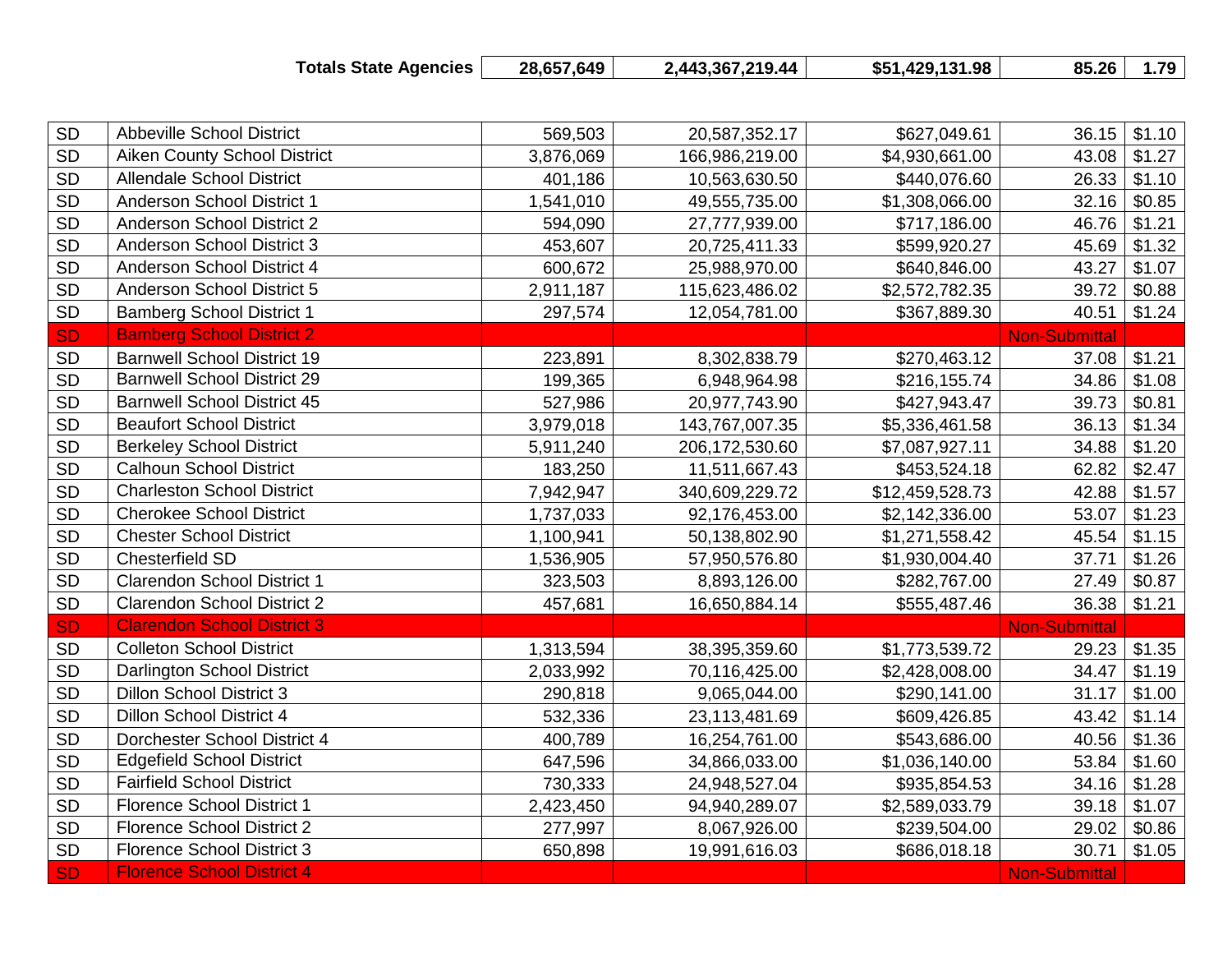| <b>SD</b>     | <b>Florence School District 5</b>    | 251,565    | 9,775,115.66   | \$253,413.99    | 38.86                | \$1.01 |
|---------------|--------------------------------------|------------|----------------|-----------------|----------------------|--------|
| SD            | Georgetown School District           | 2,228,755  | 66,387,721.55  | \$2,292,145.62  | 29.79                | \$1.03 |
| SD            | <b>Greenville School District</b>    | 12,638,955 | 651,422,918.00 | \$13,257,149.00 | 51.54                | \$1.05 |
| <b>SD</b>     | <b>Greenwood School District 50</b>  | 1,781,626  | 78,794,834.00  | \$2,124,832.00  | 44.23                | \$1.19 |
| <b>SD</b>     | <b>Greenwood School District 51</b>  | 279,538    | 7,929,221.00   | \$218,655.00    | 28.37                | \$0.78 |
| <b>SD</b>     | <b>Greenwood School District 52</b>  | 278,553    | 23,517,948.80  | \$236,589.17    | 84.43                | \$0.85 |
| SD            | Hampton School District 1            | 488,566    | 14,003,754.00  | \$460,728.00    | 28.66                | \$0.94 |
| <b>SD</b>     | Hampton School District 2            | 189,699    | 8,468,203.50   | \$364,740.35    | 44.64                | \$1.92 |
| <b>SD</b>     | <b>Horry County School District</b>  | 7,221,076  | 235,881,731.51 | \$8,319,849.97  | 32.67                | \$1.15 |
| <b>SD</b>     | Jasper School District               | 625,383    | 22,187,438.00  | \$900,611.00    | 35.48                | \$1.44 |
| <b>SD</b>     | <b>Kershaw School District</b>       | 2,204,759  | 70,475,239.74  | \$2,488,378.63  | 31.97                | \$1.13 |
| <b>SD</b>     | <b>Lancaster School District</b>     | 2,199,826  | 85,652,374.98  | \$2,508,852.97  | 38.94                | \$1.14 |
| <b>SD</b>     | Laurens School District 55           | 1,095,981  | 29,286,100.88  | \$873,817.17    | 26.72                | \$0.80 |
| <b>SD</b>     | <b>Laurens School District 56</b>    | 663,490    | 18,244,124.38  | \$671,379.18    | 27.50                | \$1.01 |
| <b>SD</b>     | <b>Lee School District</b>           | 697,872    | 19,370,584.00  | \$621,139.00    | 27.76                | \$0.89 |
| SD            | Lexington School District 1          | 5,124,010  | 183,397,929.00 | \$6,013,639.00  | 35.79                | \$1.17 |
| <b>SD</b>     | Lexington School District 2          | 1,622,549  | 56,856,283.94  | \$2,033,845.73  | 35.04                | \$1.25 |
| SD            | Lexington School District 3          | 573,236    | 16,007,496.96  | \$600,631.22    | 27.92                | \$1.05 |
| SD            | Lexington School District 4          | 742,928    | 28,918,385.99  | \$1,033,392.15  | 38.92                | \$1.39 |
| SD            | Lexington/Richland School District 5 | 3,310,924  | 122,803,079.82 | \$4,061,064.29  | 37.09                | \$1.23 |
| SD            | <b>Marion School District</b>        | 985,740    | 33,646,363.00  | \$954,497.00    | 34.13                | \$0.97 |
| <b>SD</b>     | <b>Marlboro School District</b>      | 903,890    | 38,446,131.00  | \$1,071,469.00  | 42.53                | \$1.19 |
| <b>SD</b>     | <b>McCormick School District</b>     | 244,636    | 10,877,627.00  | \$415,317.00    | 44.46                | \$1.70 |
| <b>SD</b>     | <b>Newberry School District</b>      | 1,232,858  | 45,555,688.92  | \$1,234,556.63  | 36.95                | \$1.00 |
| <b>SD</b>     | Oconee School District               | 2,165,933  | 102,185,721.82 | \$2,944,782.45  | 47.18                | \$1.36 |
| $\mathsf{SD}$ | Orangeburg School District 3         | 737,465    | 24,698,243.04  | \$952,505.24    | 33.49                | \$1.29 |
| SD            | Orangeburg School District 4         | 770,837    | 33,007,088.18  | \$1,025,289.50  | 42.82                | \$1.33 |
| SD            | Orangeburg School District 5         | 1,381,878  | 51,330,311.00  | \$1,577,627.00  | 37.15                | \$1.14 |
| <b>SD</b>     | <b>Pickens School District</b>       | 3,302,347  | 127,052,093.00 | \$3,600,262.65  | 38.47                | \$1.09 |
| <b>SD</b>     | <b>Richland School District 1</b>    | 6,660,604  | 266,728,558.55 | \$9,686,481.50  | 40.05                | \$1.45 |
| <b>SD</b>     | <b>Richland School District 2</b>    | 4,724,384  | 213,753,353.00 | \$7,538,534.00  | 45.24                | \$1.60 |
| <b>SD</b>     | <b>Saluda County School District</b> |            |                |                 | <b>Non-Submittal</b> |        |
| $\mathsf{SD}$ | Spartanburg School District 1        | 1,173,826  | 39,441,746.00  | \$980,448.00    | 33.60                | \$0.84 |
| SD            | Spartanburg School District 2        | 1,526,597  | 79,898,466.71  | \$1,814,049.69  | 52.34                | \$1.19 |
| $\mathsf{SD}$ | Spartanburg School District 3        | 776,446    | 33,289,970.79  | \$927,263.48    | 42.87                | \$1.19 |
| SD            | Spartanburg School District 4        | 453,826    | 15,243,512.00  | \$385,870.00    | 33.59                | \$0.85 |
| <b>SD</b>     | Spartanburg School District 5        | 1,597,264  | 51,573,279.00  | \$1,323,651.00  | 32.29                | \$0.83 |